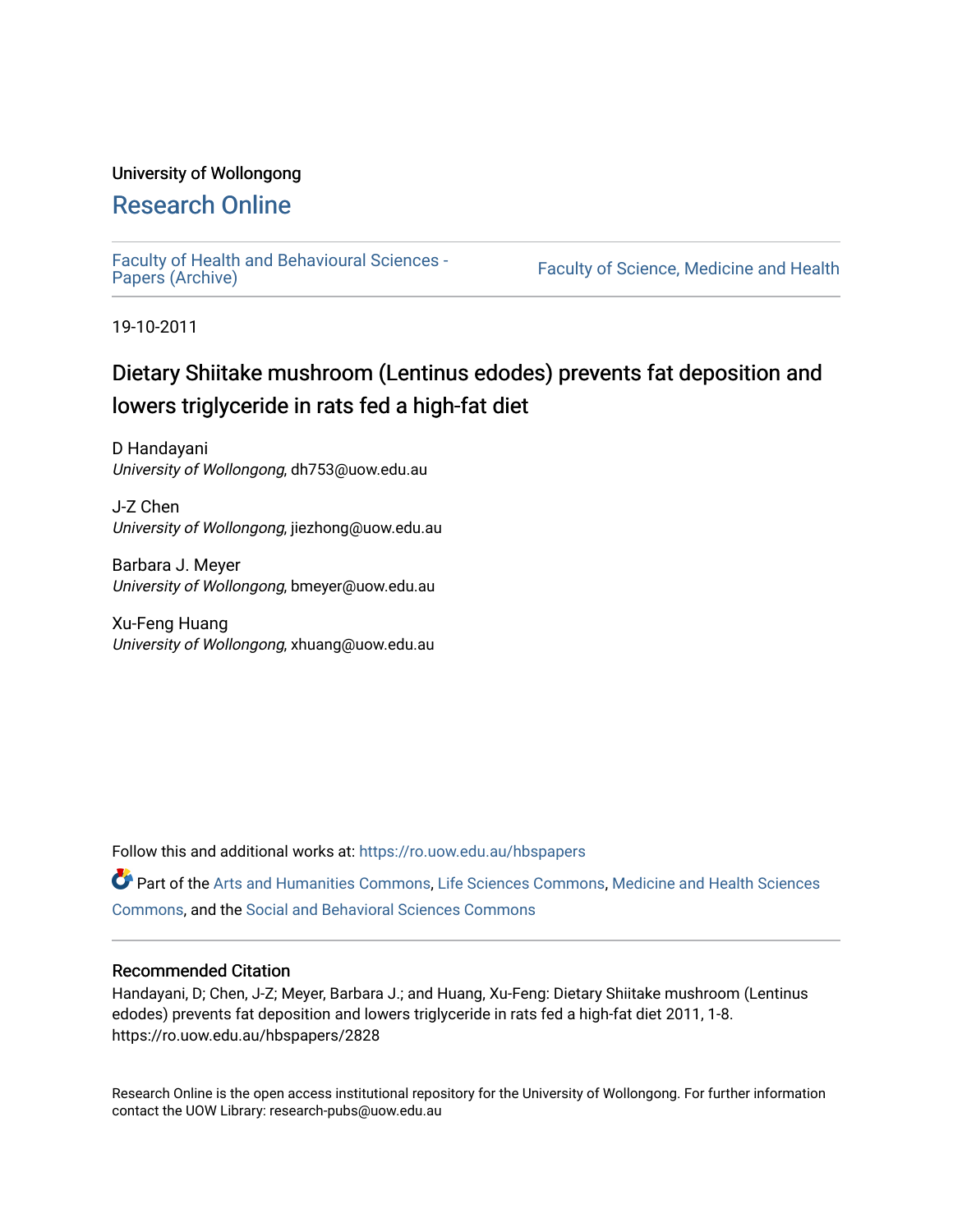# Dietary Shiitake mushroom (Lentinus edodes) prevents fat deposition and lowers triglyceride in rats fed a high-fat diet

# **Abstract**

High-fat diet (HFD) induces obesity. This study examined the effects of Shiitake mushroom on the prevention of alterations of plasma lipid profiles, fat deposition, energy efficiency, and body fat index induced by HFD. Rats were given a low, medium, and high (7, 20, 60 g/kg = LD-M, MD-M, HD-M) Shiitake mushroom powder in their high-fat (50% in kcal) diets for 6 weeks. The results showed that the rats on the HD-M diet had the lowest body weight gain compared to MD-M and LD-M groups (P < 0.05). The total fat deposition was significantly lower (-35%, P < 0.05) in rats fed an HD-M diet than that of HFD group. Interestingly, plasma triacylglycerol (TAG) level was significantly lower (-55%, P < 0.05) in rats on HD-M than HFD. This study also revealed the existence of negative correlations between the amount of Shiitake mushroom supplementation and body weight gain, plasma TAG, and total fat masses.

# Keywords

high, fed, rats, triglyceride, lowers, deposition, fat, prevents, edodes, lentinus, dietary, mushroom, shiitake, diet

# **Disciplines**

Arts and Humanities | Life Sciences | Medicine and Health Sciences | Social and Behavioral Sciences

## Publication Details

Handayani, D., Chen, J., Meyer, B. J. & Huang, X. F. (2011). Dietary Shiitake mushroom (Lentinus edodes) prevents fat deposition and lowers triglyceride in rats fed a high-fat diet. Journal of Obesity, 2011 258051-1-258051-8.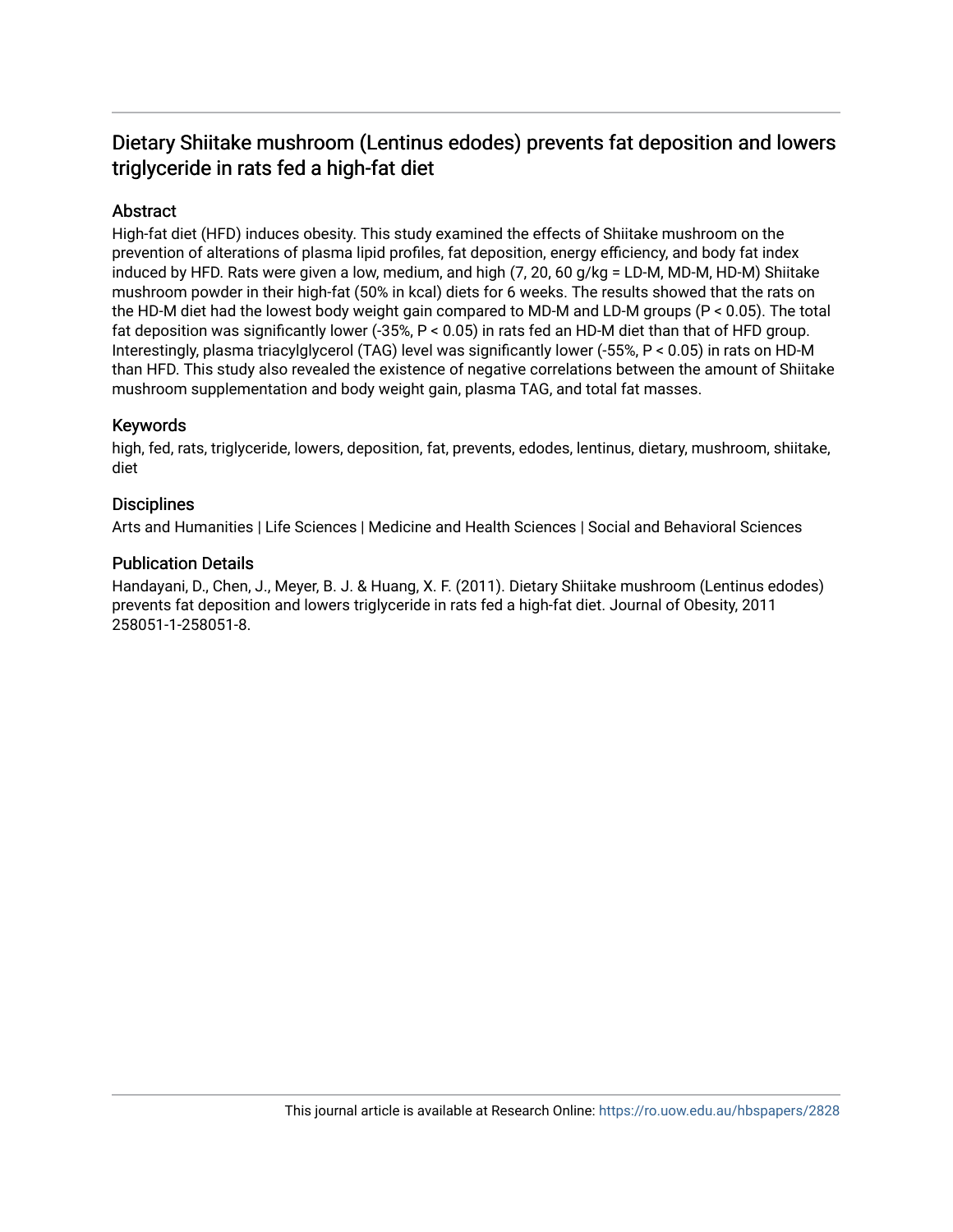# *Research Article*

# **Dietary Shiitake Mushroom (Lentinus edodes) Prevents Fat Deposition and Lowers Triglyceride in Rats Fed a High-Fat Diet**

## **D. Handayani, J. Chen, B. J. Meyer, and X. F. Huang**

*Metabolic Research Centre, School of Health Sciences and Illawarra Health and Medical Research Institute, University of Wollongong, Wollongong, NSW 2522, Australia*

Correspondence should be addressed to X. F. Huang, xhuang@uow.edu.au

Received 6 July 2011; Accepted 14 August 2011

Academic Editor: Gianluca Iacobellis

Copyright © 2011 D. Handayani et al. This is an open access article distributed under the Creative Commons Attribution License, which permits unrestricted use, distribution, and reproduction in any medium, provided the original work is properly cited.

High-fat diet (HFD) induces obesity. This study examined the effects of Shiitake mushroom on the prevention of alterations of plasma lipid profiles, fat deposition, energy efficiency, and body fat index induced by HFD. Rats were given a low, medium, and high (7, 20, 60 g/kg = LD-M, MD-M, HD-M) Shiitake mushroom powder in their high-fat (50% in kcal) diets for 6 weeks. The results showed that the rats on the HD-M diet had the lowest body weight gain compared to MD-M and LD-M groups (*P <* 0*.*05). The total fat deposition was significantly lower (−35%, *P <* <sup>0</sup>*.*05) in rats fed an HD-M diet than that of HFD group. Interestingly, plasma triacylglycerol (TAG) level was significantly lower (−55%, *P <* <sup>0</sup>*.*05) in rats on HD-M than HFD. This study also revealed the existence of negative correlations between the amount of Shiitake mushroom supplementation and body weight gain, plasma TAG, and total fat masses.

### **1. Introduction**

Obesity is a chronic health problem. It is predicted that by 2015 approximately 2.3 billion adults will become overweight, and more than 700 million will be obese [1]. Obesity causes many complications including dyslipidaemia, diabetes, hypertension, and heart disease. Recently, obesity has also been associated with the increased incidence of many cancers [2]. Dyslipidaemia is a pathological disorder, and current evidence has highlighted not only total cholesterol but also triacylglycerol (TAG) as lipid risk factors in metabolic syndrome.

Recently, community awareness in nutrition as a cornerstone for healthy life style has increased. Functional food is a concept of nutrition, based on the role of reducing the risk of disease. A food will be considered as a functional food if it gives one or more benefits or positive effects to the body beyond adequate nutritional effects in a way that is relevant to either improve the stage of health and well-being and/or reduce the risk of disease [3].

Shiitake mushrooms are the second most popular and the third widely cultivated edible mushroom in the world [4]. Certain components of Shiitake mushroom have hypolipidaemic effect, such as eritadenine and *β*-glucan. Although it has been reported that eritadenine extracted from Shiitake mushroom has hypolipidaemic effect, most of these studies emphasize on the mechanism in hypocholesterolaemic effect [5–8] but not the effect on triglyceride. *β*-glucan from Shiitake mushroom is a primarily soluble dietary fibre. *β*glucan also present at high levels in graminaceous crops such as barley, rye, and oat and also in bacteria, fungi, and edible mushrooms [9], but the structure can vary from source to source. Studies have reported that oat *β*-glucan can increase satiety, reduce food intake, delay nutrition absorption, and reduce plasma lipid levels [10–12]. Although mushroom has been shown to improve lipid profiles [13– 15], studies in this regard are incomplete. Some studies have reported single-dose effect on obesity-associated metabolic disorders using mushroom powder supplementation [13, 16–18]. However, no data are currently available on the ability of Shiitake mushroom to affect food intake, body fat deposition, and plasma triglyceride concentrations in a dose response manner.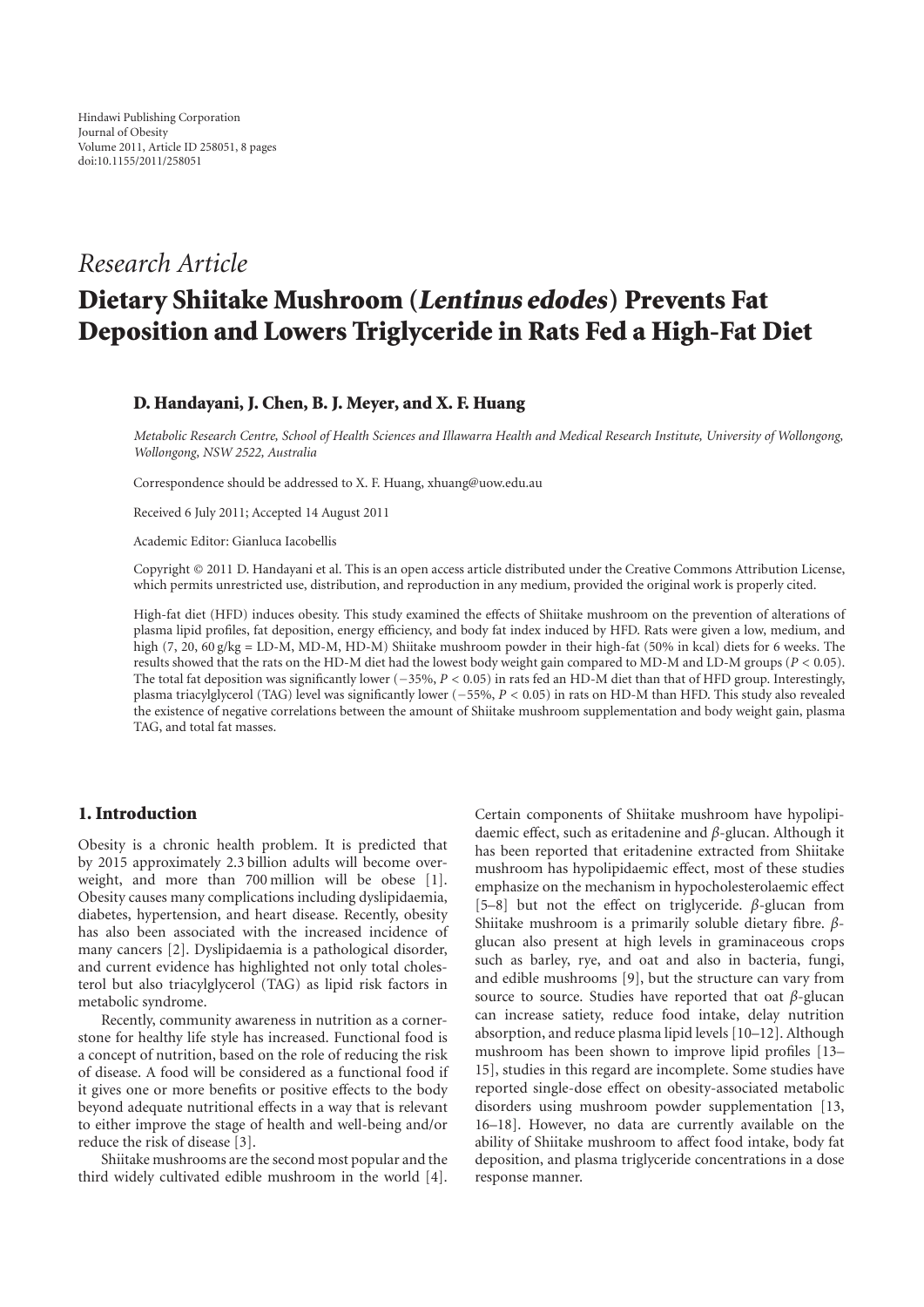Studies have shown that high-fat diet-induced obesity in rodents can develop dyslipidaemia, insulin resistance, and altered metabolic regulatory hormones [19–22]. The dietinduced obese animal model mimics human obesity more than other models such as genetic knockout mutants [23]. This study has systematically examined the effects of Shiitake mushroom on plasma lipid profiles, various types of fat depositions, energy efficiency, and body fat index as well as their relationships in a dose-response manner in rats fed a high-fat diet.

#### **2. Material and Methods**

*2.1. Animals and Diet.* All experimental procedures were approved by the Animal Ethics Committee of the University of Wollongong, AE 09/01. Forty Wistar rats, at 9 weeks of age, were obtained from animal resource centre (ARC)-Perth, Western Australia, and were given one week acclimatization to their new environment. They were housed two per cage in environmentally controlled conditions (temperature 22◦C, light cycle from 06:00 to 18:00 hours, and dark cycle from 18:00 to 06:00 hours) and had ad libitum access to food and water. All rats were fed standard laboratory nonpurified diet (YS Feeds PTY-Ltd, Young, NSW, Australia) during the acclimatization period. The forty rats were divided into four groups ( $n = 10$ ) and fed 50% high-fat diets with an addition of nil, low, medium, or high-dose of Shiitake mushroom powder (HFD, 7 g/kg LD-M, 20 g/kg MD-M, or 60 g/kg HD-M, resp.). The dietary intervention was carried out for six weeks. The food was produced from semisynthetic material according to the recommendation of American Institute of Nutrition AIN-93 for rodent [24]. HFD consisted of the following (g/Kg): corn starch, 210 (Goodman Fielder, NSW, Australia); sucrose, 175 (Bella-vista, NSW, Australia); copha, 105 (Peerless food, Victoria, Australia); lard, 105 (Fonterra brand, Victoria, Australia); sunflower oil, 50 (Goodman Fielder, NSW, Australia); gelatine, 50 (Sunny Hills, Qld, Australia); casein, 128 (Fonterra LTD, Auckland, New Zealand); fiber, 51 (Nature, Rosenberg, Germany); mineral, 67 (MP Biomedical, Ohio, USA); vitamin, 13 (MP Biomedical, Ohio, USA). This study used Shiitake mushroom powder containing 30% *β*-glucan (w/w) analysed with a Megazyme *β*-glucan Kit. Compositions of the four diets are shown in Table 1.

*2.2. Food Intake, Body Weight, and Body Composition.* Animals were weighed weekly throughout the six-week intervention period. Food intake was measured every 24 hours by weighing the amount of total food (g) provided to the rats and subtracting the remaining food (g) in the cage after 24 hours. Following the intervention period, rats were killed via carbon dioxide asphyxiation. The white adipose tissue (WAT) comprised of visceral fat (epididymal, perirenal, and omental fat) and subcutaneous fat (inguinal fat) and brown adipose tissue (BAT) were then dissected out and weighed. The body fat index (BFI) was calculated as the total amount of epididymal, perirenal, omental, and inguinal fat deposits per 100 g body weight [25]. The energy efficiency ratio (EER)

TABLE 1: Composition of experimental diet.

| Component                                | Group <sup>1</sup> |        |                          |      |  |
|------------------------------------------|--------------------|--------|--------------------------|------|--|
|                                          | <b>HFD</b>         | $LD-M$ | $MD-M$                   | HD-M |  |
| Carbohydrate (%)                         | 32                 | 33     | 33                       | 34   |  |
| Protein $(\% )$                          | 16                 | 16     | 16                       | 16   |  |
| Fat $(\% )$                              | 50                 | 49     | 49                       | 48   |  |
| Fibre $(\% )$                            | 2                  | 2      | 2                        | 3    |  |
| Shiitake mushroom powder<br>$%$ (wt: wt) |                    | 0.7    | $\mathfrak{D}_{1}^{(1)}$ | 6    |  |
| Energy density $(kJ/g)$                  | 18.8               | 18.8   | 18.8                     | 18.4 |  |

<sup>1</sup>HFD: high-fat diet; LD-M: low-dose mushroom in HFD; MD-M: medium mushroom in HFD; HD-M: high-dose mushroom in HFD.

was calculated by body weight gain (BWG) per the amount of energy intake (g/kJ) [26].

*2.3. Plasma Lipid Profile.* Blood samples were obtained by puncturing the right ventricle of heart after euthanasia and were collected in ethylenediaminetetraacetic-acid- (EDTA-) coated tubes and centrifuged at 3000× rpm at 22◦C for 25 minutes. High-density lipoprotein (HDL) was isolated from plasma with dextran sulphate and magnesium chloride, based on a modified method from Sjoblom and Eklund [27]. Total plasma cholesterol (TC), TAG and HDL cholesterol were measured using the Konelab 20XT with Infinity reagent from Thermo Fisher Scientific (Auburn NSW, Australia).

*2.4. Statistical Analysis.* Food intake, BWG, EER, BFI, adipose tissue, and plasma lipids were presented as mean and standard errors. Statistical analysis was performed using SPSS software (version 17.0, SPSS Inc, Chicago, Ill, USA). One-way ANOVAs were used, followed by a post hoc Tukey-Kramer significant differences test for multiple comparisons among the groups. Differences were considered significant when  $\tilde{P}$  < 0.05.

#### **3. Results**

*3.1. Food Intake, Body Weight, and Fat Deposition.* No differences in the amount of food or energy intake were found among all groups (Table 2). This study found significant effects of dietary intervention on body weight gain  $(F_{3,38} =$ 6.204,  $P = 0.002$ , Table 2). Rats on a high dose of Shiitake mushroom diet (HD-M group) had −35% and −39% lower body weight gains than rats on low- and medium-Shiitake mushroom diets, respectively (*P <* 0*.*05). There was also a trend of lower body weight gain in the HD-M group compared with the HFD group ( $-23\%$ ,  $P = 0.077$ ).

Overall, there were significant effects in total fat masses due to dietary interventions  $(F_{3,38} = 4.355, P = 0.010,$ Table 2). Rats on HD-M diet had significantly lower total fat masses, −35% and −37%, than the HFD and LD-M groups, respectively. Furthermore, HD-M group also had a trend of lower fat accumulation than the MD-M group (−32%, *<sup>P</sup>* <sup>=</sup> 0*.*076, Figure 1). The white adipose tissue in MD-M group was −35% and −37% lower than the HFD and LD-M groups,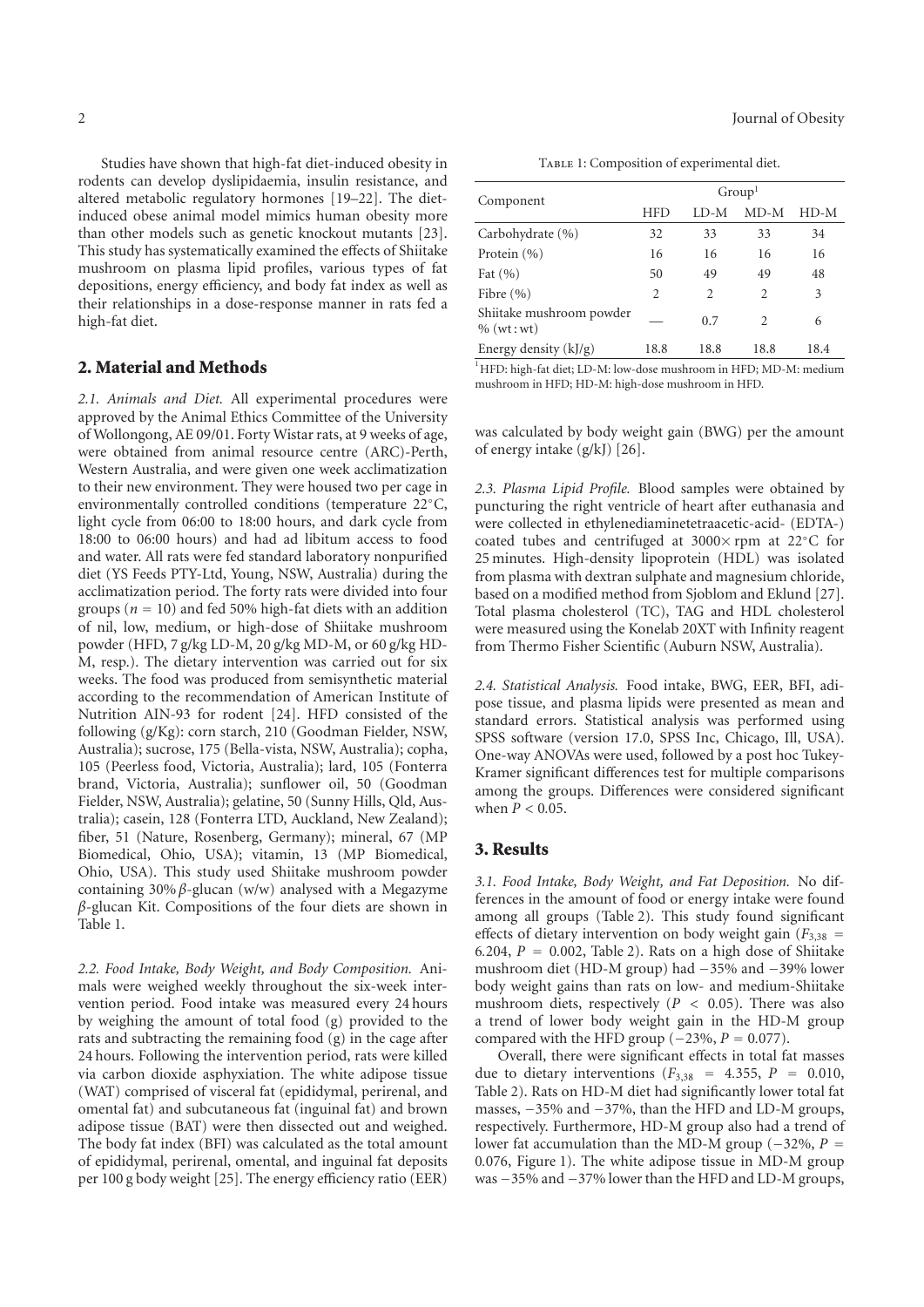#### Journal of Obesity 3

|                            | Treatment group        |                        |                      |                          | <b>ANOVA</b> |
|----------------------------|------------------------|------------------------|----------------------|--------------------------|--------------|
|                            | <b>HFD</b>             | $LD-M$                 | $MD-M$               | $HD-M$                   |              |
| Food intake (g/rat/day)    | $24 \pm 0.5$           | $24 \pm 0.5$           | $24 \pm 0.6$         | $23 \pm 0.8$             | <b>NS</b>    |
| Energy intake (kJ/rat/day) | $455 \pm 9$            | $449 \pm 9$            | $448 \pm 11$         | $423 + 14$               | <b>NS</b>    |
| Body weight gain           | $129 + 8^{a,b}$        | $141 \pm 9^b$          | $150 \pm 14^b$       | $92 \pm 8^{\rm a}$       | 0.002        |
| Fat-pad masses $(g)$       |                        |                        |                      |                          |              |
| Epididymal                 | $11.2 \pm 1.0^{a,b}$   | $12.1 \pm 1.0^{\rm b}$ | $11.4 \pm 1.2^{a,b}$ | $7.9 \pm 0.5^{\text{a}}$ | 0.014        |
| Perirenal                  | $14.2 \pm 1.1^a$       | $14.3 \pm 1.7^{\circ}$ | $12.8 \pm 1.6^{a,b}$ | $8.7 \pm 0.8^{\rm b}$    | 0.015        |
| Omental                    | $8.4 \pm 0.6^{a,b}$    | $10.5 \pm 1.0^a$       | $8.5 \pm 0.7^{a,b}$  | $6.7 \pm 0.6^b$          | 0.009        |
| Inguinal fat               | $8.6 \pm 1.5^{\circ}$  | $6.8 \pm 0.7^{a,b}$    | $8.2 + 1.7a$         | $4.2 \pm 0.5^{\rm b}$    | 0.012        |
| Visceral fat               | $33.8 + 2.3^{a,b}$     | $37.0 \pm 3.7^{\rm b}$ | $34.0 \pm 3.7^{a,b}$ | $23.3 + 1.7a$            | 0.012        |
| <b>WAT</b>                 | $42.4 \pm 3.4^{\circ}$ | $43.8 \pm 4.3^{\circ}$ | $40.6 \pm 4.5^{a,b}$ | $27.5 \pm 2.1^{\rm b}$   | 0.011        |
| <b>BAT</b>                 | $0.58 \pm 0.05$        | $0.52 \pm 0.06$        | $0.54 \pm 0.05$      | $0.44 \pm 0.01$          | <b>NS</b>    |
| Total fat masses           | $43.0 \pm 3.4^{\circ}$ | $44.4 \pm 4.3^{\circ}$ | $41.2 \pm 4.5^{a,b}$ | $28.0 \pm 2.1^b$         | 0.010        |

TABLE 2: Food intake, energy intake, body weight, and fat deposits of rats fed experimental diets for 6 weeks<sup>1</sup>.

<sup>1</sup> Values are means  $\pm$  SEM,  $n = 10$ . Within a row, values with different superscripts are significantly different,  $P < 0.05$ . Abbreviations used: HFD: high-fat diet; LD-M: low-dose mushroom in HFD; MD-M: medium mushroom in HFD; HD-M, high-dose mushroom in HFD.

respectively  $(F_{3,38} = 4.340, \text{ both } P < 0.05)$ . The visceral fat mass (epididymal + perirenal + omental) was the lowest in the HD-M group among all groups ( $F_{3,38}$  = 4.215,  $P$  = 0*.*012, Table 2). Furthermore, HD-M group had significantly lower perirenal (−39%) and inguinal fat (−52%) compared to HFD group. Epididymal and omental fat masses were 29% and 21% lower in the HD-M group than HFD group  $(P = 0, 05)$ . No differences were found in the BAT masses among all groups.

*3.2. Body Fat Index (BFI) and Energy Efficiency Ratio (EER).* The BFI was significantly different between four diet groups  $(F_{3,38} = 5.86; P = 0.002)$ . Results showed that rats on a HD-M diet had a significantly lower BFI than the rats on HFD, LD-M, and MD-M diets (−35%, −33%, and −30%, resp.). No differences were found in the BFI between the HFD, LD-M, and MD-M groups (Figure 2). There was a significant difference in EER among four diet groups (*<sup>F</sup>* <sup>=</sup> <sup>5</sup>*.*425,  $P = 0.004$ , Figure 3). The HD-M group had a significantly lower EER than the LD-M and MD-M groups (−30% and −34%, resp.) but was not significantly different from HFD. Furthermore, there were no statistical differences in EER between the HFD, LD-M, and MD-M groups.

*3.3. Plasma Triacylglycerol, Cholesterol and HDL Concentrations.* There was a significant difference in plasma TAG levels between the four groups ( $F_{3,38} = 7.445; P = 0.001$ ). The rats on the HD-M diet had significantly lower levels of TAG than HFD, LD-M, and MD-M (−55%, −41%, and −46%, resp.). There were no significant differences among the HFD, LD-M, and MD-M groups (Figure 4). Plasma total cholesterol levels did not differ between four groups (*<sup>P</sup>* <sup>=</sup> <sup>0</sup>*.*125). Although rats on an HD-M diet had the highest level of plasma HDL, no statistical difference was found (HD-M: HFD: LD-M: MD-M <sup>=</sup> <sup>1</sup>*.*<sup>26</sup> <sup>±</sup> <sup>0</sup>*.*01: 1*.*<sup>12</sup> <sup>±</sup> <sup>0</sup>*.*02: 0*.*<sup>95</sup> <sup>±</sup> <sup>0</sup>*.*02:  $0.84 \pm 0.01$  mmol/L), respectively.

*3.4. Association between the Dosages of Shiitake Mushroom and BWG, WAT, Plasma Lipid, BFI, and EER.* This study found that the amount of Shiitake mushroom added in a high-fat diet (50% fat in kcal) was negatively associated with the BWG, WAT, TAG, BFI, and EER (Figure 5). No statistical difference was found between the amount of Shiitake mushroom diets and plasma cholesterol and HDL concentrations (data not shown).

#### **4. Discussion**

This study showed that adding HD-M in a high-energy diet containing 50% fat can significantly prevent total fat deposition and significantly lower plasma TAG in rats compared with no addition of Shiitake mushroom diet. It was also found that plasma TAG-lowering effect was negatively associated with the amount of Shiitake mushroom supplementations and positively associated with the amount of visceral fat. Studies have been carried out to test plasma TAG-lowering effect by adding mushroom powder into the diets. The results varied, where studies showed a significant effect of lowering plasma TAG [14, 15, 18, 28, 29], whilst other did not [17, 30, 31]. There are a few factors that may explain these differing results. The first is related to the amount of sucrose in the diet which can lead to a high level of plasma TAG in rodents [17, 18]. High-sucrose diet promotes a hyper-TAG plasma level by increasing hepatic TAG secretion and decreasing TAG removal [32]. A previous study has reported that if the sucrose amount in the diet is greater than 40% from total energy, the increasing of plasma TAG is difficult to prevent by enriched mushroom powder diet [17]. In this study, the high-fat diet group as controls supplied 15% sucrose from total energy. Second is the amount of mushroom in the diet. Studies have shown that adding less than  $5\%$  (wt:wt) mushroom powder in the diet does not significantly decrease plasma TAG, irrespective the sources [13, 14, 17, 18, 30, 31, 33], which is also what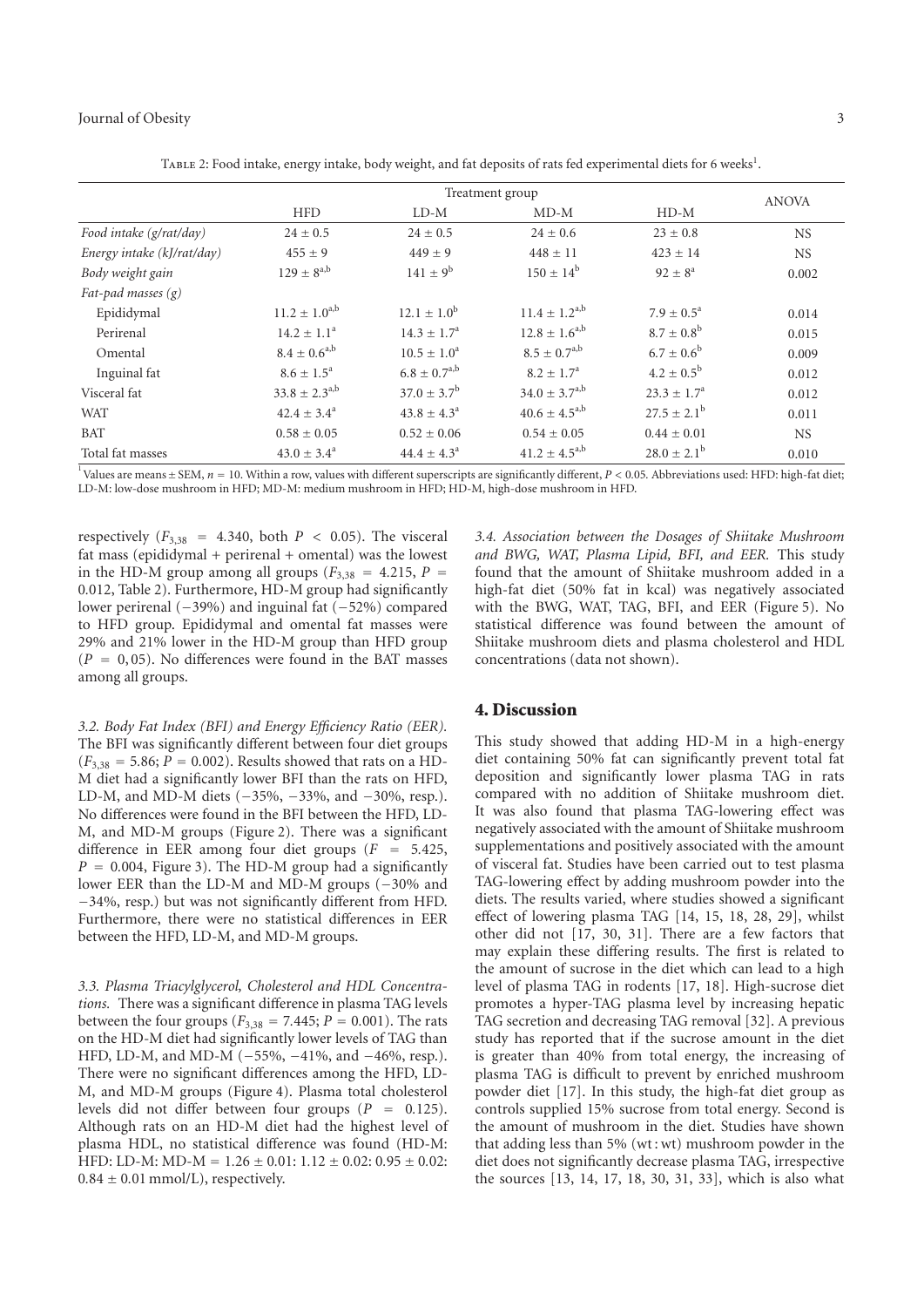

Figure 1: Total fat masses were measured after 6-week dietary treatments in rats. Bars represent means  $\pm$  standard errors,  $n = 10$ .<br><sup>ab</sup>Means not sharing a common letter are significantly different among groups at  $P < 0.05$ .

we have found. Therefore, the ratio between the amount of sucrose and enriched mushroom in the diet is important for plasma TAG-lowering effect.

The duration of the dietary intervention using mushroom powder seems less important as it is compared with the dose. Some short-term studies, 3 to 5 weeks [18, 33], reported a reduction of plasma TAG concentration, whilst others [16–18] reported no effects. Likewise, the longerintervention studies, such as 6- to 10-week interventions, also showed mixed results with some having no effect [31] and others with positive outcomes to prevent increasing plasma TAG levels [15, 30]. Hence, the dose of mushroom powder is more important than duration of supplementation.

It is largely unreported to use fat masses as an indicator to determine the effect of adding mushroom to a diet on body weight gain. In animal studies, there are currently limited data relating to the analysis of body fat masses. Kabir and Kimura [30] reported that giving 5% Shiitake mushroom and 5% Maitake mushroom for 8 weeks to spontaneous hypertensive rats (HSRs) did not significantly lower adipose tissue compared to control group. There is also a lack of study to define the effect of mushrooms on total fat masses in the human study. In this study, we have demonstrated that the



Figure 2: Body fat index was measured after 6-week dietary treatments in rats. Bars represent means  $\pm$  standard errors,  $n = 10$ .<br><sup>ab</sup>Means not sharing a common letter are significantly different among groups at *P <* 0*.*05.

high-dose Shiitake mushroom lowered total fat deposition. In addition, there was a negative correlation between an increased dosage of Shiitake mushroom and a lower body fat index. Previous study reported that reducing of plasma TAG is associated with the decrease of total fat masses as white adipose tissue [34], which is consistent with our results.

Weight-loss interventions are commonly prescribed for obesity to reduce risk factors associated with metabolic disease. Studies from animal experiments showed various results in terms of adding mushroom powder in diets affecting body weight gain and obesity. For example, a study [14] showed a decrease in body weight gain by 53% by adding 2% extracts of Agaricus Blazei mushroom in the diet for 6 weeks in diabetes mellitus Sprague-Dawley rats induced by streptozotocin. Again, body weight gain was significantly reduced by 25% when adding 20% Maitake mushroom powder to a hypercholesterolemic diet for 25 weeks [33]. However, no statistical difference in body weight changes was reported in ApoE−*/*<sup>−</sup> mice after being given a diet containing 3% Bunashimeji mushroom powder for 10 wks [31]. A similar result also reported that additional 5% mushroom powder in the diet for four or eight weeks had no effect on lowering body weight gain in spontaneous hypertension rats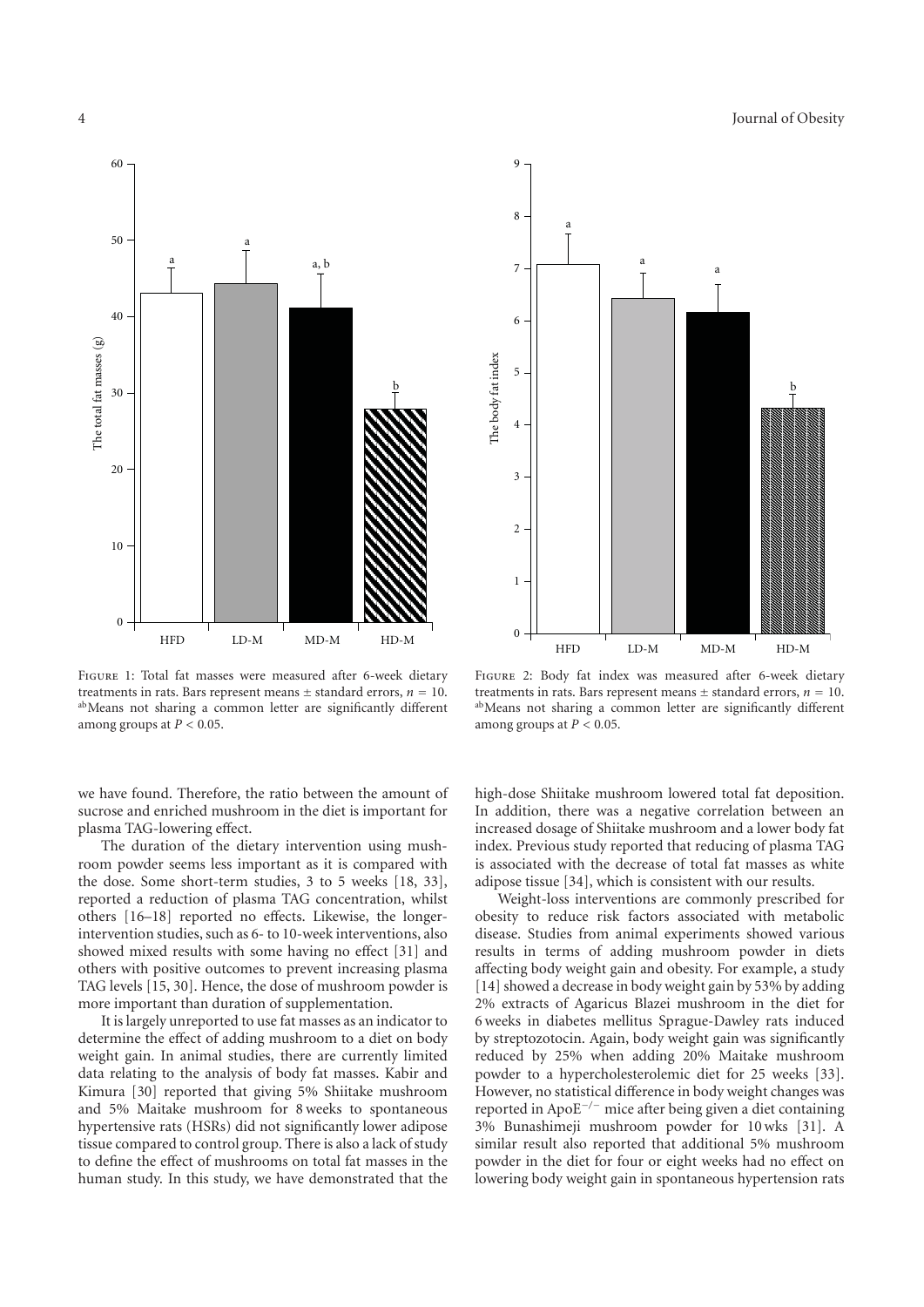

Figure 3: Energy efficiency ratio (EER) was measured after 6-week dietary treatments in rats. Bars represent means  $\pm$  standard errors,  $n = 10$ . For each variable, labelled means without a common letter differ, *P <* 0*.*05.

or male F344/DuCrj rats [17, 30]. It appears that different species of animal respond differently in body weight gain to the dietary intervention using mushroom powder. The dosages less than 5% mushroom powder seem to be less likely to give any favourable effect to prevent body weight gain. The initial body weight and age of animal model seem to have no affect on the outcome of mushroom treatment to prevent the increase of body weight [16–18, 30].

This study showed that body weight gain was significantly lower in the HD-M group than the MD-M and LD-M groups. This suggests that there was a threshold effect in terms of the amount of Shiitake mushroom intake for the prevention of weight gain in rats on a high-fat diet. As an estimate of HD-M diet in rats, 90 g mushroom powder per day may be required for humans to prevent body weight gain and lower TAG. However, this must be tested in humans before the recommendation is given. On the other hand, a low-dose mushroom diet may not be strong enough to prevent weight gain. For example, studies have shown that supplementation of the diet with 30 g Maitake mushroom per day for 21 days did not achieve body weight lowering effect in patients with moderate dyslipidaemia [35].

This study found a diet of HD-M significantly lowered the energy efficiency ratio (EER) compared to LD-M and



Figure 4: Plasma TAG level was measured after 6-week dietary treatments in rats. Bars represent means  $\pm$  standard errors,  $n = 10$ . For each variable, labelled means without a common letter differ,  $P < 0.05$ .

MD-M diets. The HD-M also tended to lower EER when compared with HFD. This is in agreement with a previous study showing that high-dose Shiitake mushroom diet lowers energy efficiency in rats on a high-fat diet as adding Maitake mushroom (20%) into hypercholesterolemic diet for 4 weeks reduces 27% energy efficiency in body weight gain in rats [33]. Unfortunately, the study of this kind has not been carried out in humans.

The exact mechanism is not clear how Shiitake mushroom diet resulting in lowering body weight gain, fat masses and plasma TAG. There are three possible mechanisms worthwhile of considerations. Firstly, Shiitake mushroom could increase the fat elimination into faeces. Shiitake mushroom contains 30% *β*-glucan. As a soluble fibre, *β*glucan may enhance luminal viscosity, delay gastric emptying, and/or reduce intestinal absorption. Hence, it decreases fat absorption. Secondly, Shiitake mushroom could reduce nonesterified fatty acid (NEFA) derived from TAG as a source of adipose tissue. Lipolysis of chylomicron and VLDL-TAG are major determinants of adipose tissue development, and the reduced WAT may be affected by the low-NEFA source that enters to adipose tissue. A low NEFA in adipose tissue is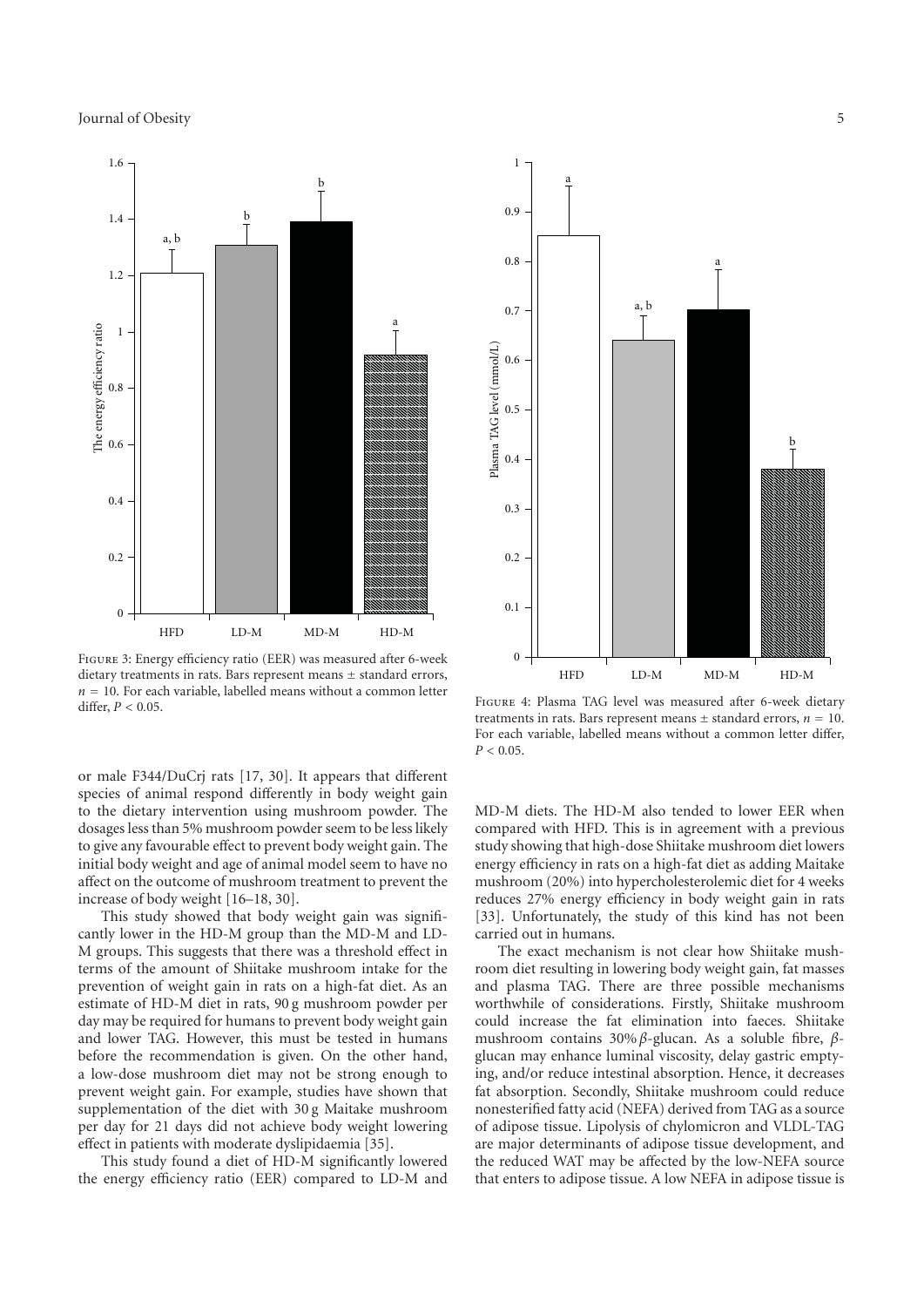

Figure 5: Significant correlations were found between dosages and BWG (a), WAT (b), plasma TAG level (c), BFI (d), and (e) EER. BWG: body weight gain; WAT: white adipose tissue; TAG: triacylglycerol; BFI: body fat index; EER: energy efficiency ratio.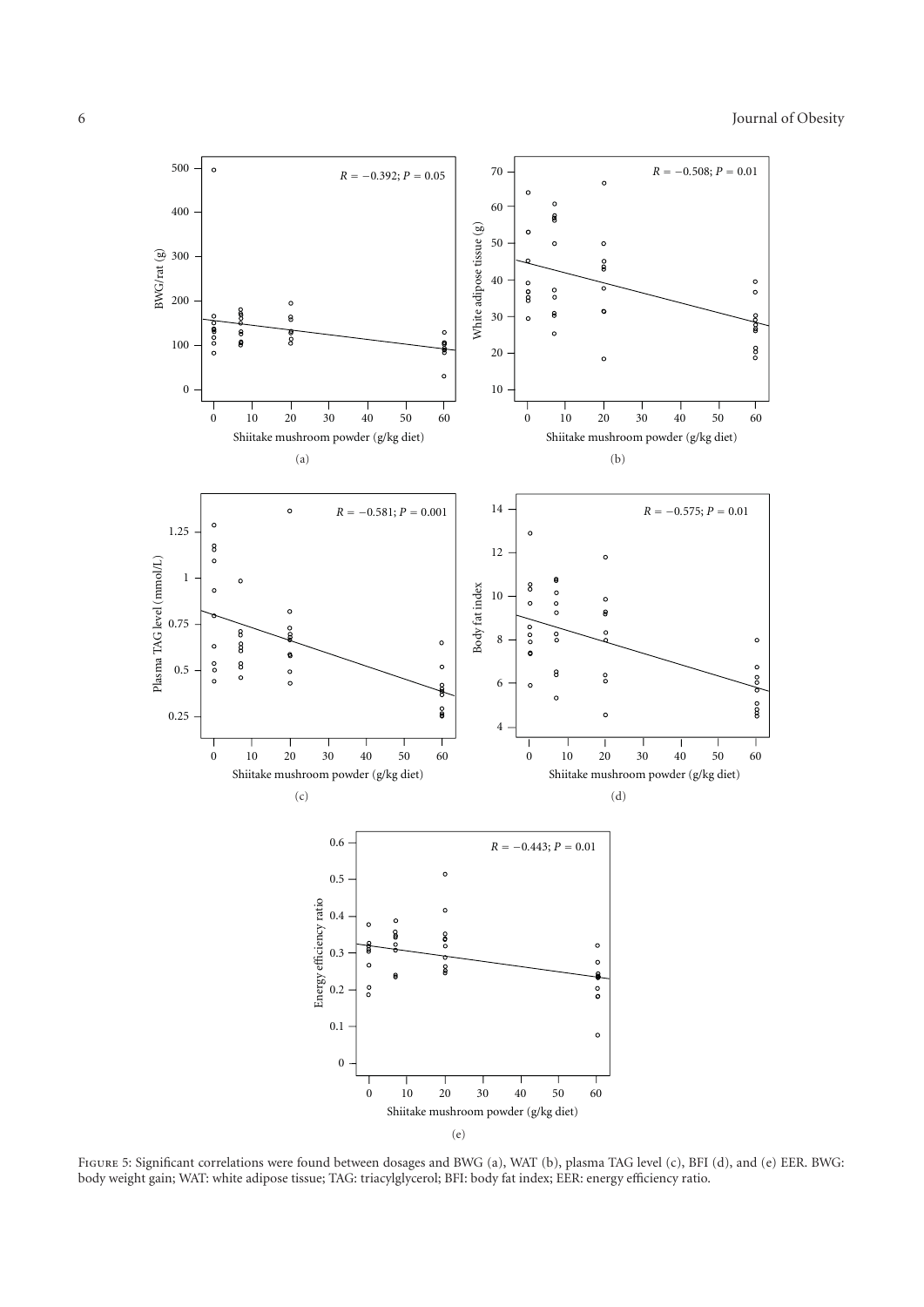possibly affected by the activity of enzyme LPL as main gate keeper entry into adipose tissue [34]. The overexpression of LPL in muscle prevents HFD-induced lipid accumulation in adipose tissue. Increased LPL in skeletal muscle leads to an enhanced TAG storage in muscle and then diverts lipoprotein TAG-derived NEFA away from storage in adipose tissue to oxidation in the muscle [36]. Normally fat from food is released into the circulation as lipoprotein-TAG [34]. Thirdly, the possibility that eritadenine from Shiitake mushroom could inhibit the release of triacylglycerol from the liver. The eritadenine has been reported to inhibit the production of phosphatidylcholine that influences the release of VLDL and HDL from liver [5]. Studies showed that adding eritadenine extracted from Shiitake mushroom in the diet can decrease plasma TAG by 27% in a cholesterol diet, 20% in cholesterol free diet, and 2% in diet with choline chloride added [5–7]. The 50 mg eritadenine per kg diet was shown to be sufficient to elicit hypolipidaemic effect in rats [8]. The concentration of eritadenine is about 0.36% in Shiitake mushroom powder [37]. The HD-M diet used in this study contains ∼200 mg/kg food. Since TAG was low in HD-M diet, it will be interesting to examine TAG in various organs to ensure its possible storage or exclusion. In view of that, fat content in faecal, plasma NEFA concentration, and accumulation of TAG in the liver and muscle will need to be examined to verify its potential side effects.

In conclusion, adding high Shiitake mushroom in a high-fat diet can prevent body weight gain, fat deposition, and plasma TAG in rats, while further study is necessary to elucidate the underlying mechanisms and the possibility component of Shiitake mushroom of these important effects. Thereby, it could be used as a functional food to prevent obesity. This study encourages an effort pursuing human clinical trial using Shiitake mushroom for prevention and treatment of obesity and its related metabolic disorders.

#### **Abbreviations**

| HFD:     | High fat diet                   |
|----------|---------------------------------|
| $LD-M$ : | low dose mushroom               |
| $MD-M$ : | Medium dose mushroom            |
| $HD-M:$  | High dose mushroom              |
| TAG:     | Triacylglycerol                 |
| ARC:     | Animal resource centre          |
| WAT:     | White adipose tissue            |
| BAT:     | Brown adipose tissue            |
| BFI:     | Body fat index                  |
| EER:     | Energy efficiency ratio         |
| EDTA:    | Ethylenediaminetetraacetic acid |
| HDL:     | High density lipoprotein        |
| TC:      | Total cholesterol               |
|          | ANOVA: Analysis of variance     |

### **Author Discosure**

D. Handayani, J. Chen, BJ Meyer and XF. Huang have no conflict of interest.

#### **Acknowledgments**

The technical assistance of Mrs. Yizhen Wu is gratefully acknowledged. The project is funded by the Research Council of the University of Wollongong.

#### **References**

- [1] WHO, "Media centre obesity and overweight," WHO, 2006.
- [2] X. F. Huang and J. Z. Chen, "Obesity, the PI3K/Akt signal pathway and colon cancer," *Obesity Reviews*, vol. 10, no. 6, pp. 610–616, 2009.
- [3] M. B. Roberfroid, "A European consensus of scientific concepts of functional foods," *Nutrition*, vol. 16, no. 7-8, pp. 689– 691, 2000.
- [4] S. T. Chang, "The world mushroom industry: trends and technological development," *International Journal of Medicinal Mushrooms*, vol. 8, no. 4, pp. 297–314, 2006.
- [5] Y. Shimada, T. Morita, and K. Sugiyama, "Eritadenineinduced alterations of plasma lipoprotein lipid concentrations and phosphatidylcholine molecular species profile in rats fed cholesterol-free and cholesterol-enriched diets," *Bioscience, Biotechnology and Biochemistry*, vol. 67, no. 5, pp. 996–1006, 2003.
- [6] K. Sugiyama, A. Yamakawa, H. Kawagishi, and S. Saeki, "Dietary eritadenine modifies plasma phosphatidylcholine molecular species profile in rats fed different types of fat," *Journal of Nutrition*, vol. 127, no. 4, pp. 593–599, 1997.
- [7] K. Takashima, C. Sato, and Y. Sasaki, "Effect of eritadenine on cholesterol metabolism in the rat," *Biochemical Pharmacology*, vol. 23, no. 2, pp. 433–438, 1974.
- [8] K. Sugiyama, T. Akachi, and A. Yamakawa, "Eritadenineinduced alteration of hepatic phospholipid metabolism in relation to its hypochlelsterolemic action in rats," *Journal of Nutritional Biochemistry*, vol. 6, no. 2, pp. 80–87, 1995.
- [9] J. Chen and R. Seviour, "Medicinal importance of fungal *β* (1 → 3), (1 → 6)-glucans," *Mycological Research*, vol. 111, no. 6, pp. 635–652, 2007.
- [10] A. L. Jenkins, D. J. A. Jenkins, U. Zdravkovic, P. Würsch, and V. Vuksan, "Depression of the glycemic index by high levels of *β*glucan fiber in two functional foods tested in type 2 diabetes," *European Journal of Clinical Nutrition*, vol. 56, no. 7, pp. 622– 628, 2002.
- [11] K. R. Juvonen, A. K. Purhonen, M. Salmenkallio-Marttila et al., "Viscosity of oat bran-enriched beverages influences gastrointestinal hormonal responses in healthy humans," *Journal of Nutrition*, vol. 139, no. 3, pp. 461–466, 2009.
- [12] J. Chen and X. F. Huang, "The effects of diets enriched in beta-glucans on blood lipoprotein concentrations," *Journal of Clinical Lipidology*, vol. 3, no. 3, pp. 154–158, 2009.
- [13] P. C. K. Cheung, "Plasma and hepatic cholesterol levels and fecal neutral sterol excretion are altered in hamsters fed straw mushroom diets," *Journal of Nutrition*, vol. 128, no. 9, pp. 1512–1516, 1998.
- [14] Y. W. Kim, K. H. Kim, H. J. Choi, and D. S. Lee, "Anti-diabetic activity of *β*-glucans and their enzymatically hydrolyzed oligosaccharides from *Agaricus blazei*," *Biotechnology Letters*, vol. 27, no. 7, pp. 483–487, 2005.
- [15] C. Xu, Z. HaiYan, Z. JianHong, and G. Jing, "The pharmacological effect of polysaccharides from Lentinus edodes on the oxidative status and expression of VCAM-1mRNA of thoracic aorta endothelial cell in high-fat-diet rats," *Carbohydrate Polymers*, vol. 74, no. 3, pp. 445–450, 2008.